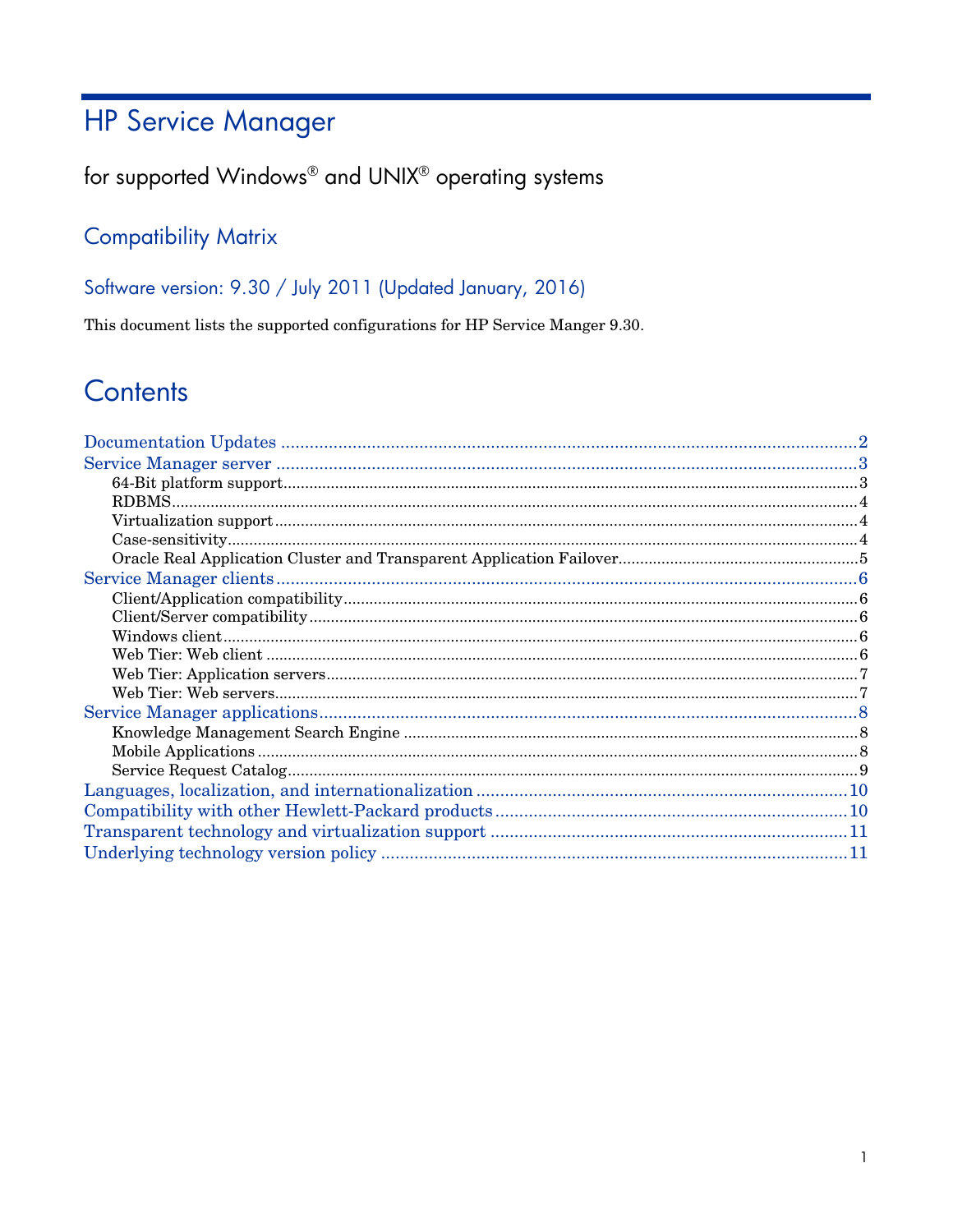# <span id="page-1-0"></span>Documentation Updates

The first page of this release notes document contains the following identifying information:

- Version number, which indicates the software version.
- Publish date, which changes each time the document is updated.

To check for recent updates or to verify that you are using the most recent edition, visit the following URL:

[http://support.openview.hp.com/sc/support\\_matrices.jsp](http://support.openview.hp.com/sc/support_matrices.jsp)

This site requires that you register for an HP Passport and sign-in. To register for an HP Passport ID, go to:

<http://h20229.www2.hp.com/passport-registration.html>

Or click the **New users - please register** link on the HP Passport login page.

You will also receive updated or new editions if you subscribe to the appropriate product support service. Contact your HP sales representative for details.

**Note:** To view files in PDF format (\*.pdf), Adobe Acrobat Reader must be installed on your system. To download Adobe Acrobat Reader, go to the following web site:

<http://www.adobe.com/>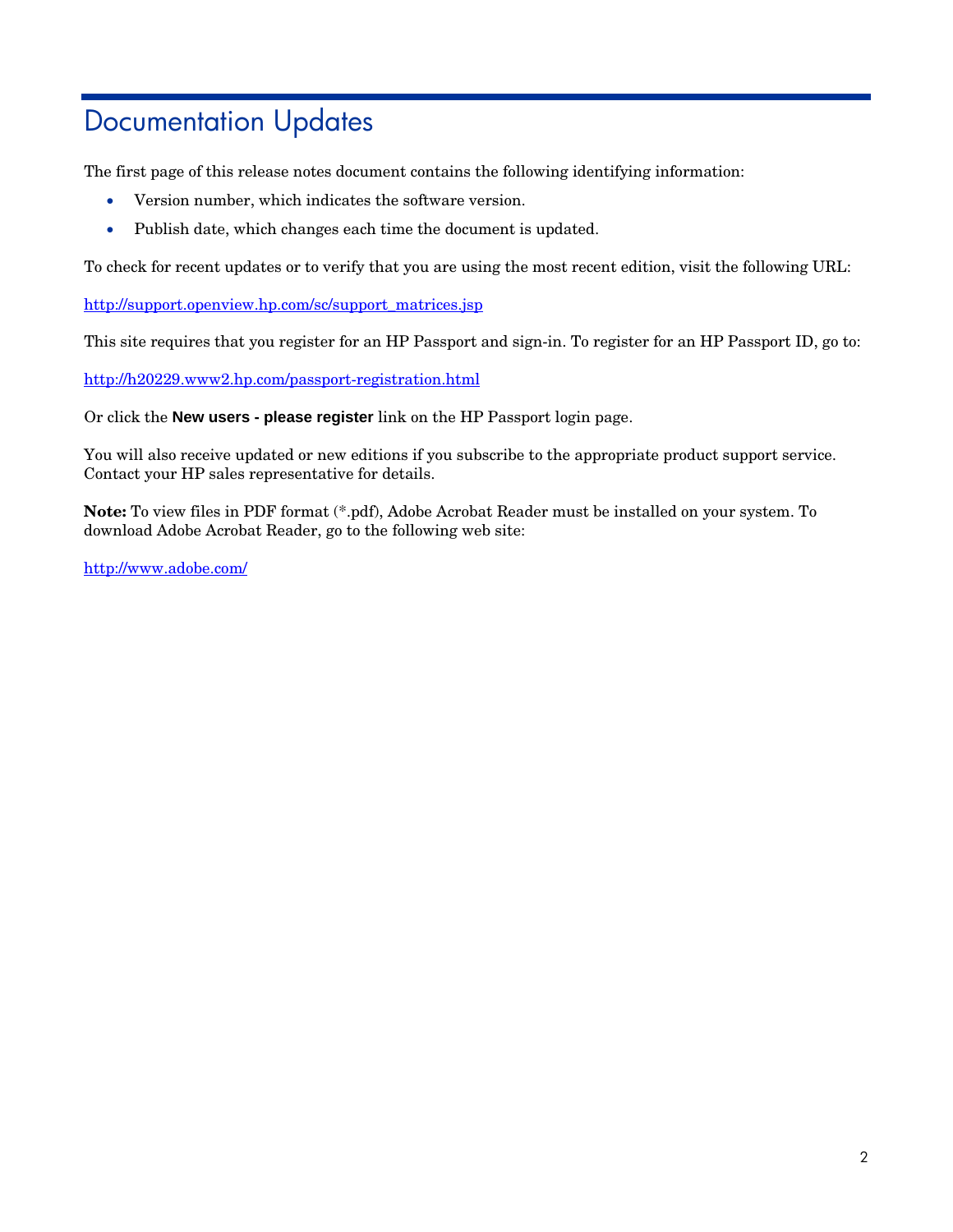# <span id="page-2-0"></span>Service Manager server

The Service Manager 9.30 server communicates with the database using the appropriate database client software. The appropriate database client software must be installed and configured on the Service Manager server. The database should reside on a different server, which may use a different operating system. Hewlett-Packard does not make compatibility statements about the operating systems supported by the database. Database vendors are responsible for indicating supported server platforms.

**Important:** A 32-bit Java version 1.6 (update 20 or greater) must be pre-installed on all systems except for x86 systems where it is provided in the Service Manager installation.

Supported operating systems for the Service Manager 9.30 server include:

#### **Server platform**

| HP Itanium         | HP-UX 11i v2 (11.23)<br>HP-UX 11i v3 (11.31)                                                                                                                                                                                       |
|--------------------|------------------------------------------------------------------------------------------------------------------------------------------------------------------------------------------------------------------------------------|
| x86                | Novell SUSE Linux Enterprise 10.1+*<br>Oracle Enterprise Linux 5 (Update 4+) *<br>Red Hat Enterprise Linux 5.4+*<br>Windows 2008                                                                                                   |
| x86-64             | Novell SUSE Linux Enterprise 10.1+*<br>Novell SUSE Linux Enterprise 11 <sup>*</sup><br>Oracle Enterprise Linux 5 (Update 4+) *<br>Red Hat Enterprise Linux 5.4+*<br>Red Hat Enterprise Linux 6 *<br>Windows 2008<br>Windows 2008R2 |
| Sun SPARC          | Sun Solaris Server 9<br>Sun Solaris Server 10                                                                                                                                                                                      |
| <b>IBM</b> pSeries | <b>AIX 6.1</b><br><b>AIX 7.1</b>                                                                                                                                                                                                   |

<span id="page-2-1"></span>\* The Linux Kernel version must be 2.6.16 or greater.

### 64-Bit platform support

The Service Manager 9.30 server is a 32-bit application, and requires the 32-bit versions of the database client libraries to connect to the database server. The database server itself can be 32-bit or 64-bit. Connectivity to Oracle and DB2 uses their native clients; connectivity to SQLServer is performed through ODBC and requires the 32-bit version of the ODBC Driver Manager. You may use either the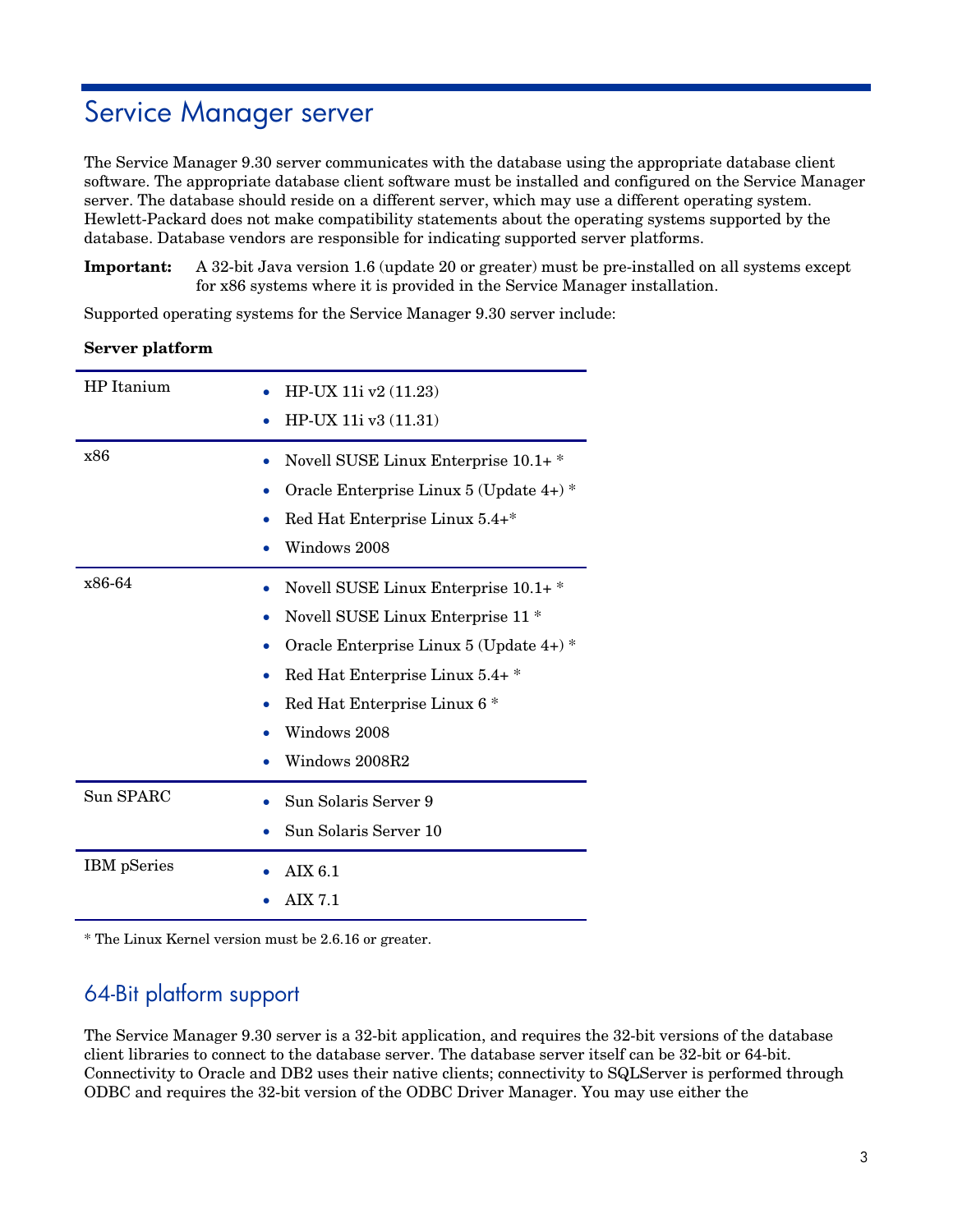SQLServer 2005 or SQLServer 2008 client library, but not the Windows default SQLServer client library when configuring the ODBC connection.

### <span id="page-3-0"></span>RDBMS

| <b>RDBMS</b>     |                                           | <b>Notes</b>                                                                                                                                                                                                                                                                                                                                                                |
|------------------|-------------------------------------------|-----------------------------------------------------------------------------------------------------------------------------------------------------------------------------------------------------------------------------------------------------------------------------------------------------------------------------------------------------------------------------|
| Oracle           | Oracle 11.2                               | HP strongly recommends the use of the Oracle<br>$11R2$ (Oracle 11.2.0.3 or later) and avoiding the<br>use of Oracle 11R1. Our experience has shown<br>numerous problems with the Oracle 11.1<br>release including both stability and<br>performance that are improved in the Oracle<br>11.2 release and cannot be mitigated by changes<br>in the Service Manager code base. |
| DB <sub>29</sub> | DB <sub>29.5</sub><br>DB <sub>2</sub> 9.7 |                                                                                                                                                                                                                                                                                                                                                                             |
| SQLServer        | SQLServer 2005<br>SQLServer 2008          |                                                                                                                                                                                                                                                                                                                                                                             |

Supported back-end databases for the Service Manager 9.30 server include:

**Note:** SQLServer connectivity is only supported in configurations where Service Manager server is running on a Windows operating system.

#### <span id="page-3-1"></span>Virtualization support

Supported virtualization platforms for the Service Manager 9.30 server include:

| <b>Virtualization Platform</b>                                                       | <b>Notes</b>                                          |
|--------------------------------------------------------------------------------------|-------------------------------------------------------|
| VMWare ESX 4<br>$\bullet$<br>VMWare ESXi 4.1<br>۰                                    | Do not run with vMotion. Memory must be<br>dedicated. |
| VMWare ESXi 5 (supported only for Service Manager<br>$\bullet$<br>$9.30p3$ or later) |                                                       |
| Microsoft Hyper-V<br>$\bullet$                                                       |                                                       |

### <span id="page-3-2"></span>Case-sensitivity

Service Manager 9.30 supports the default case-sensitivity for all of the RDBMS platforms listed, including the case insensitive collations in Microsoft SQL Server. In addition to these defaults, Service Manager 9.30 supports case-insensitive mode in Oracle 11.2.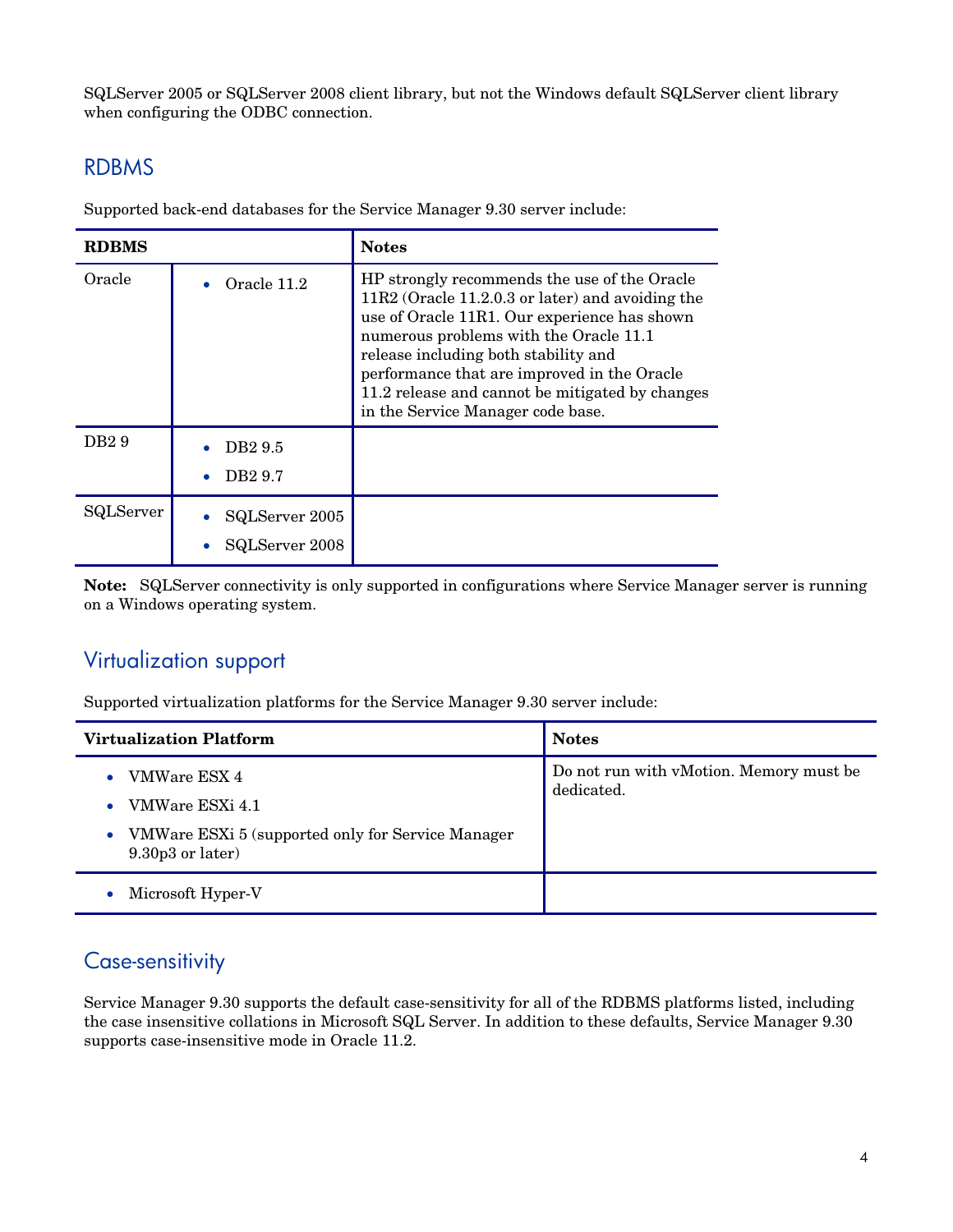## <span id="page-4-0"></span>Oracle Real Application Cluster and Transparent Application Failover

Oracle Transparent Application Failover (TAF) is a feature that allows for database clients to reconnect to surviving nodes in an Oracle Real Application Cluster (RAC) in the event of a failure of an instance.

All supported Service Manager server versions currently perform similar session recovery operations within our own application. When detecting a connection failure, Service Manager will attempt to reestablish the connection, setup necessary session properties and then attempt to repeat the failed transactions. Service Manager will continue to retry the connection for 1 minute.

If the database is within an Oracle RAC configuration this should allow time for failover and reconnection to another available instance. HP fully supports Oracle RAC configurations and will honor this re-connect strategy. See [Transparent technology and virtualization support](#page-10-0) for more information.

Since similar functionality is already available in Service Manager, the product has not been modified to run in an Oracle TAF configuration.

**Warning:** Using Service Manager in combination with Oracle TAF could actually cause connectivity issues to the database. Do not run Service Manager in an Oracle TAF configuration.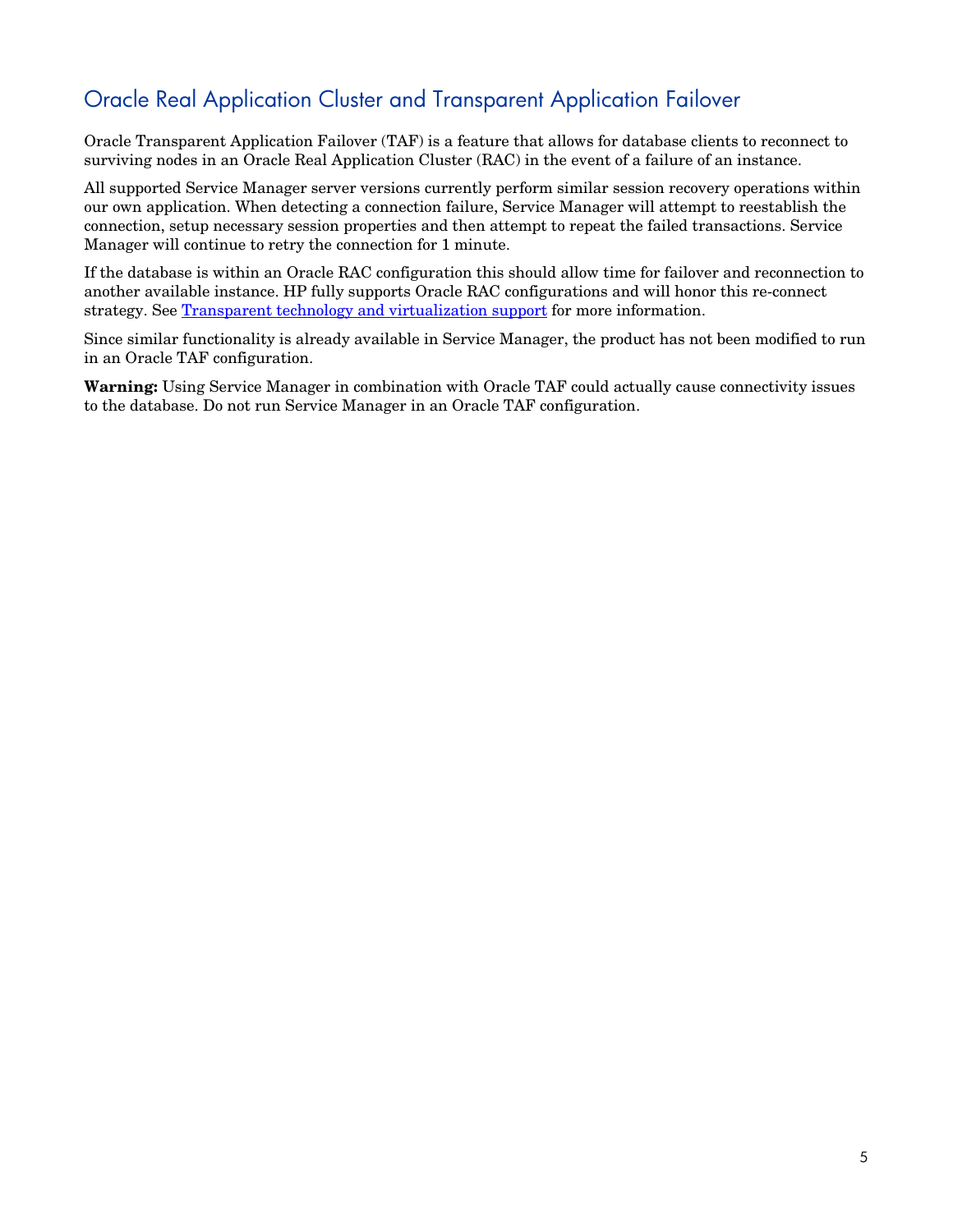# <span id="page-5-0"></span>Service Manager clients

Viewing Service Manager forms with either the Windows or Web client requires a minimum screen resolution of 1024x768.

## <span id="page-5-1"></span>Client/Application compatibility

The client version cannot be earlier than the application version. For example, if you are using 9.30 applications, then you must use a client version 9.30 or greater.

## <span id="page-5-2"></span>Client/Server compatibility

Supported Service Manager client/server combinations include:

- The same version for the client and the server. (Recommended)
- Differing versions of the client and server while upgrading them, for example the Service Manager 9.2x or Service Manager 7.11 client with Service Manager 9.30 server.

#### <span id="page-5-3"></span>Windows client

Supported operating systems for the Service Manager 9.30 Windows client include:

- Windows 7, 32-bit and 64-bit
- Windows Vista, 32-bit and 64-bit
- Windows XP

Virtualization options, such as Citrix, are considered transparent technologies. See Transparent technology [and virtualization support](#page-10-0) for more information.

### <span id="page-5-4"></span>Web Tier: Web client

Supported browsers for the Service Manager Web tier include:

• Internet Explorer 9

**Note**: Internet Explorer 9 is supported only for Web tier 9.30p3 or later.

• Internet Explorer 11 Enterprise Mode

**Note:** If you use IE 11 Enterprise Mode, it is recommended that you select **IE8 Document Mode** in Enterprise Mode Site List Manager.

**Note:** IE 7 and IE 8 are no longer supported because starting from January 12, 2016, Microsoft ends technical support and security updates for IE 7 and IE 8 running on Windows desktop operating systems.

• Firefox 3.6 to 10.x

**Note:** Service Manager components such as CI visualization and the workflow widget require a JRE level of 1.5 or greater for the user's browser.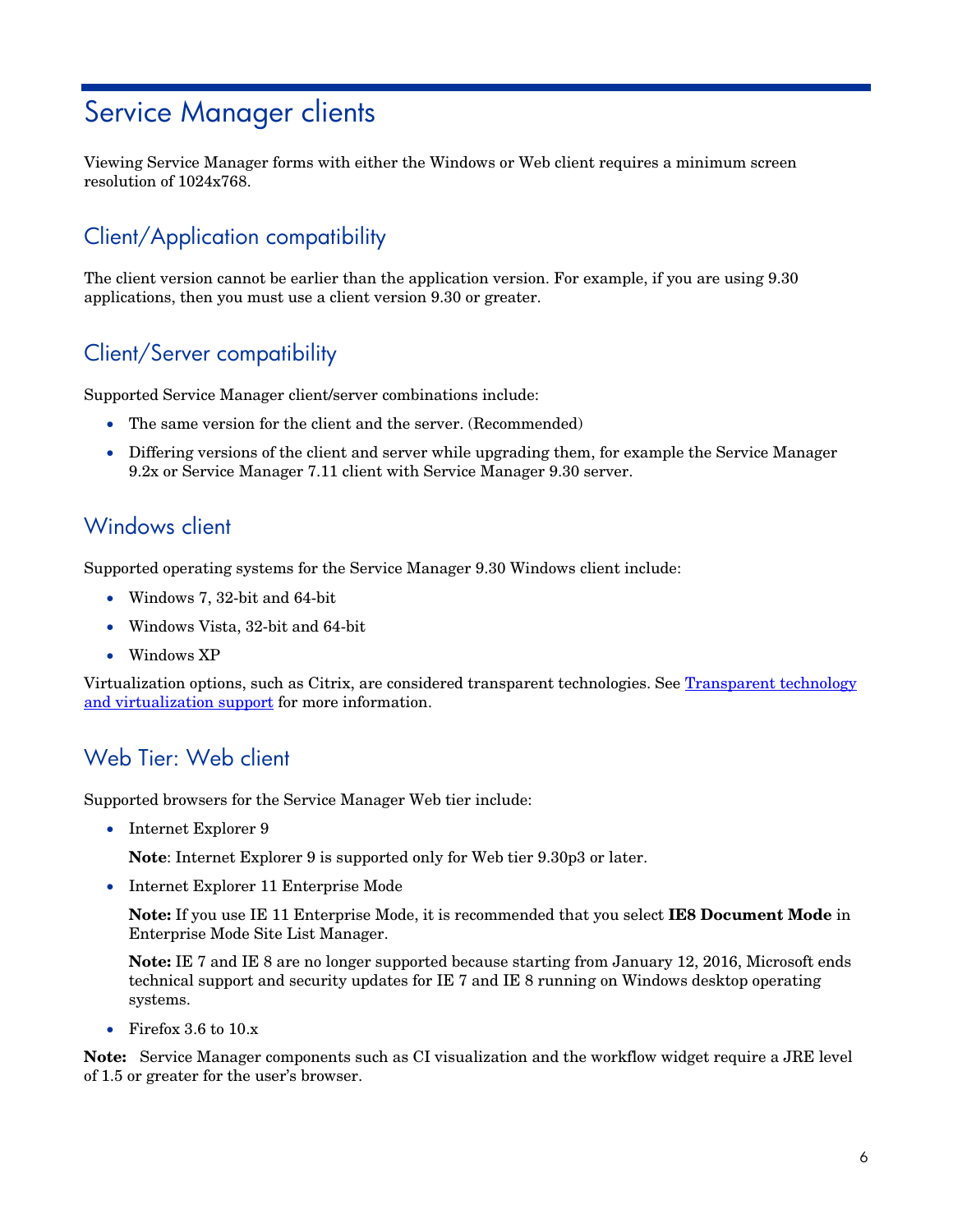## <span id="page-6-0"></span>Web Tier: Application servers

Supported application servers for the Service Manager Web tier include:

#### **Application server**

| Apache Tomcat                     | Tomcat 6.0<br>Tomcat 7.0                                                                            |
|-----------------------------------|-----------------------------------------------------------------------------------------------------|
| <b>IBM Web Application Server</b> | WAS 6.1<br>WAS <sub>7</sub><br>• WAS 8.0 (Supported only for<br>Service Manager 9.30p4 or<br>later) |
| Oracle WebLogic                   | WebLogic 10.3<br>WebLogic 11g                                                                       |
| <b>JBoss EAP</b>                  | <b>EAP 5.1</b>                                                                                      |

## <span id="page-6-1"></span>Web Tier: Web servers

Supported web servers for the Service Manager Web tier include:

- IIS 7.0 or 7.5
- Apache HTTP Server 2.2

**Note:** The Web server must be compatible with the Web tier application server.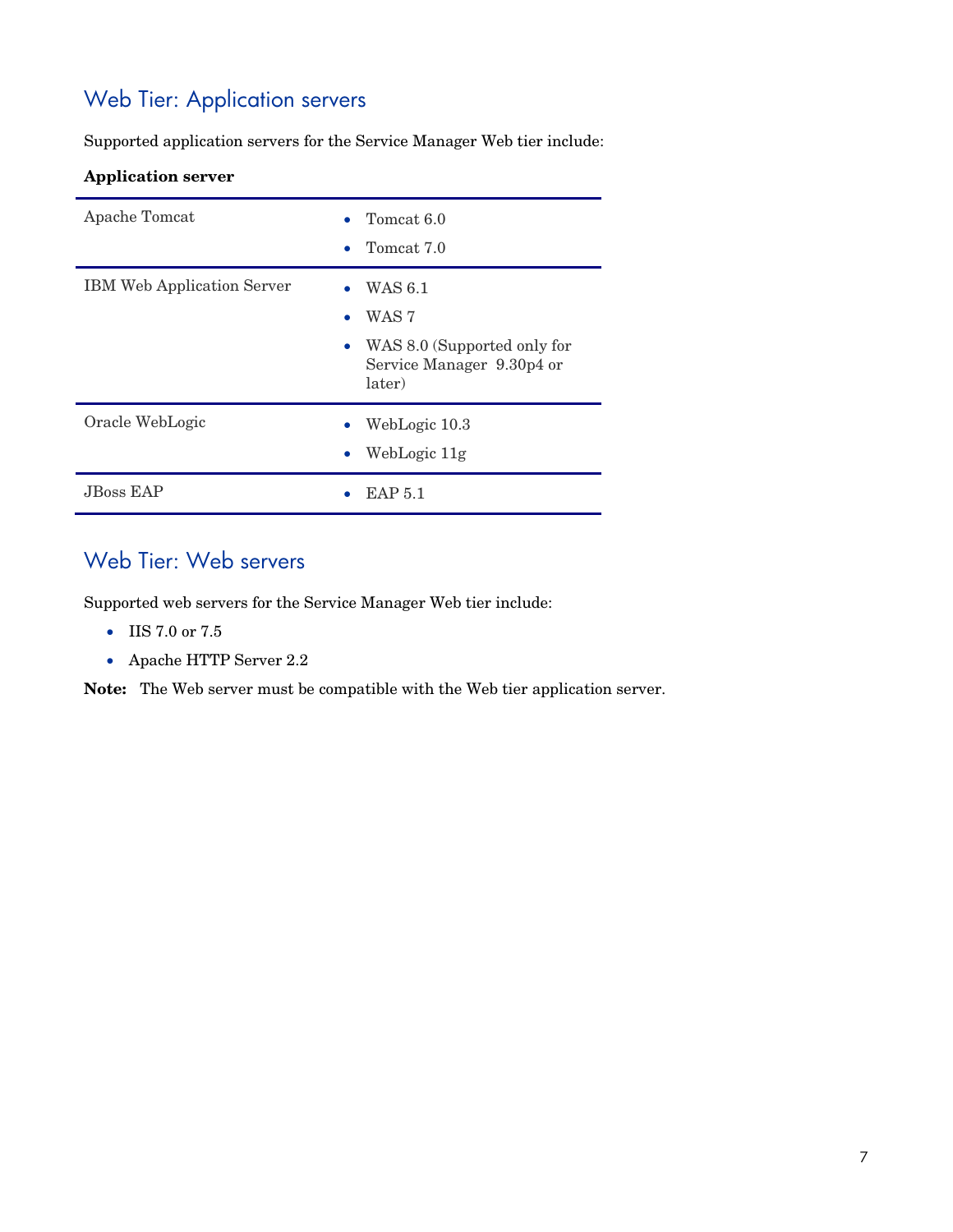# <span id="page-7-0"></span>Service Manager applications

The Service Manager 9.30 server supports all Service Manager application levels from Service Manager 7.11 through 9.30.

### <span id="page-7-1"></span>Knowledge Management Search Engine

The Service Manager 9.30 Knowledge Management Search Engine runs on the same platforms as the Service Manager server, but requires SUN JDK 1.6 update 21 or greater.

## <span id="page-7-2"></span>Mobile Applications

The Service Manager 9.30 Mobile Applications run on the same platforms as the Service Manager server, but require the following:

- Tomcat 6.0 Application Server
- Sun JRE 1.6 update 21 or greater

Service Manager mobile applications support handsets running the following operating system versions with their built-in browsers:

| <b>Mobile Operating System</b> | <b>Mobile Browser</b>     |
|--------------------------------|---------------------------|
| iOS                            | Safari                    |
| iOS 3.x                        |                           |
| iOS 4.x                        |                           |
| Android                        | Android browser           |
| Android 2.1                    |                           |
| • Android $2.2$                |                           |
| Android 2.3                    |                           |
| BlackBerry                     | <b>BlackBerry</b> browser |
| BlackBerry 6.0                 |                           |
| WebOS                          | WebOS browser             |
| WebOS $2.0.x$                  |                           |
| WebOS 2.1                      |                           |

**Note**: Other third-party web browsers have not been certified and are therefore not supported.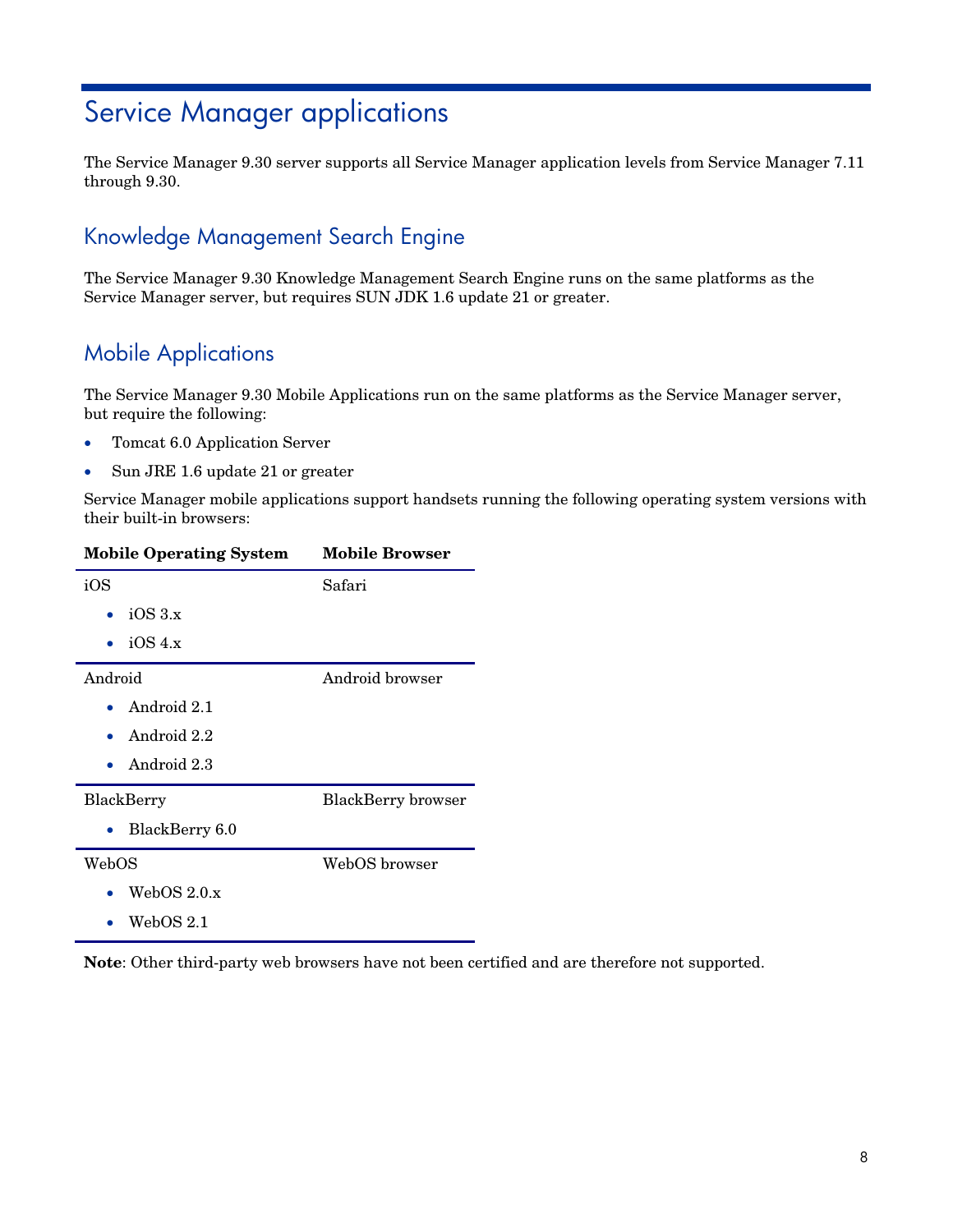## <span id="page-8-0"></span>Service Request Catalog

Service Manager (SM) 9.30 supports Service Request Catalog (SRC) version 1.30. SRC 1.30 can only work the SM 9.30 server and SM 9.30 applications.

**Note:** HP recommends that you install SRC on a different machine than the Service Manager server for performance reasons.

Supported configurations for HP Service Request Catalog 1.30 include:

| <b>Server OS</b> |  |
|------------------|--|
|------------------|--|

| <b>HP</b> Itanium | • HP-UX 11i v3 $(11.x)$<br>• Oracle Enterprise Linux 5 |
|-------------------|--------------------------------------------------------|
| x86-64            | • Oracle Enterprise Linux 5                            |
|                   | • Red Hat Enterprise Linux 5                           |
|                   | • Red Hat Enterprise Linux 6                           |
|                   | Windows 2008R2                                         |

#### **Application server**

- Tomcat 6.0
- Tomcat 7.0

**Note:** Requires Java version 1.6 (update 20 or greater)

#### **Browser**

• Internet Explorer 11 Enterprise Mode

**Note:** If you use IE 11 Enterprise Mode, it is recommended that you select **IE8 Document Mode** in Enterprise Mode Site List Manager.

**Note:** IE 7 and IE 8 are no longer supported because starting from January 12, 2016, Microsoft ends technical support and security updates for IE 7 and IE 8 running on Windows desktop operating systems.

• Firefox 3.6

**Note:** Requires Adobe Flash 10.2 or greater

#### **Web server**

• Apache HTTP Server 2.2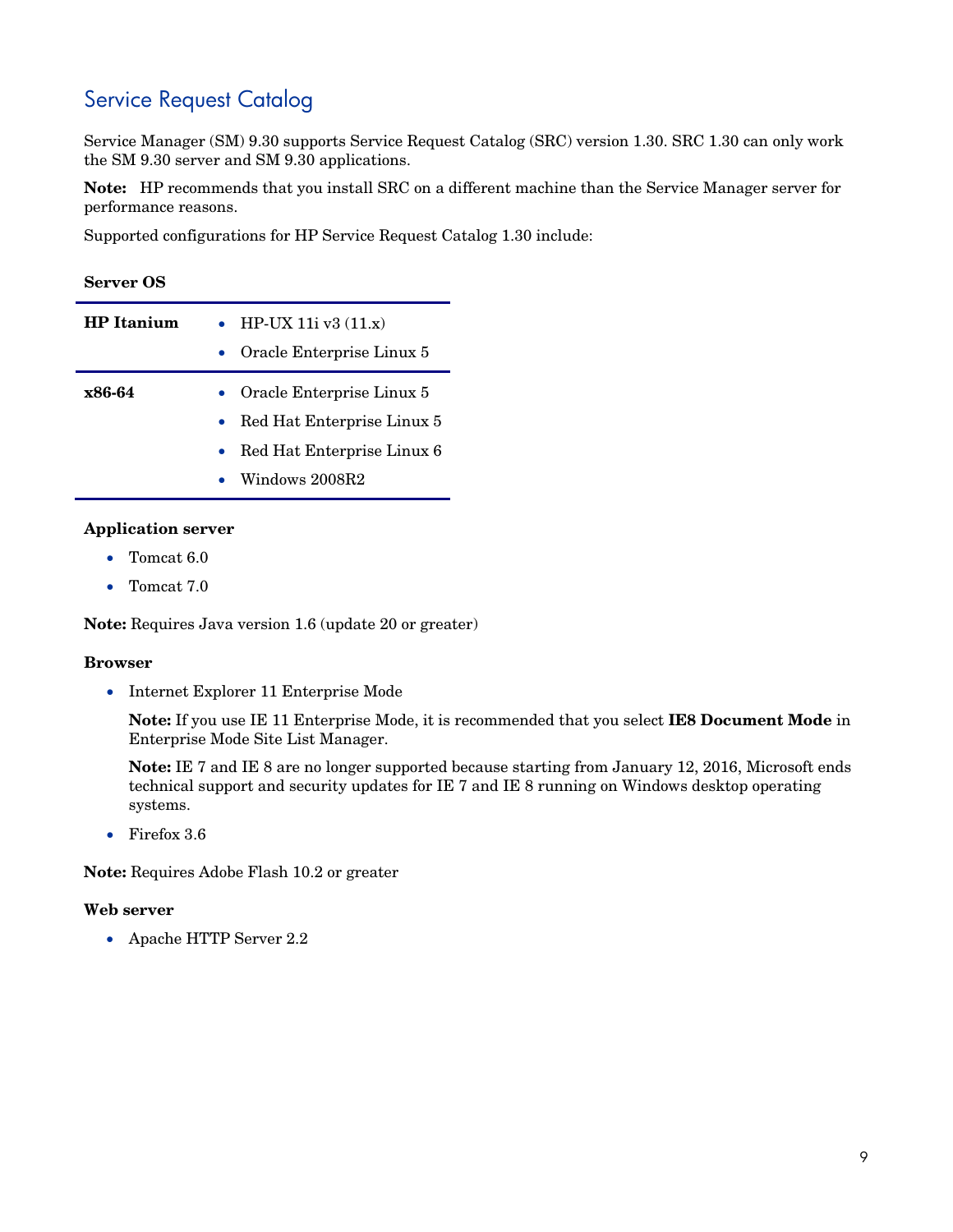# <span id="page-9-0"></span>Languages, localization, and internationalization

The Service Manager 9.30 server supports all Service Manager Application languages, localization, and internationalization versions.

Service Manager supports Unicode (UTF-8) on the server and client. Unicode is a worldwide standard compatible with ISO 10646 [\(www.iso.org\)](http://www.iso.org/). UTF-8 is part of the Unicode standard, which enables you to encode text in practically any script and language. It also supports a comprehensive set of mathematical and technical symbols that simplify scientific information exchange. Service Manager 9.30 supports UTF-8 as an encoding method for new or existing ASCII and multi-byte characters. For more information about the languages and character sets supported by UTF-8, refer to [www.unicode.org.](http://www.unicode.org/)

Service Manager approaches languages, localization, and internationalization as follows:

- Language packs provide translated user interfaces (UI), Online Help (OLH), and installation documentation unless otherwise noted.
- Updated Brazilian Portuguese (UI only), Czech (UI only), Dutch (UI only), French, German, Hungarian (UI only) Italian, Japanese, Korean, Polish (UI only), Russian, Simplified Chinese, and Spanish, language packs will be available approximately 90 days after the Sales Release of Service Manager.
- New Arabic language pack will also be available approximately 90 days post-release, but additionally requires either the Windows client 9.30p1 or greater (on a supported Windows operating system other than Windows XP) or the Service Manager Web client and Internet Explorer 8.
- Service Manager accepts and displays data for any language supported by UTF-8, regardless of the language pack installed. Furthermore, no translation is required for this feature to apply. For example, a French Service Manager system can accept and display German. A Japanese system can accept and display Spanish. Note that appropriate SQL database data types or code pages are required.

# <span id="page-9-1"></span>Compatibility with other Hewlett-Packard products

Service Manager supports many Hewlett-Packard (HP) portfolio integrations, as well as those of many Third parties. These integrations are identified in the integration library. Access the catalog at the following link and select Service Manager: [http://support.openview.hp.com/sc/integration\\_catalog.jsp](http://support.openview.hp.com/sc/integration_catalog.jsp)